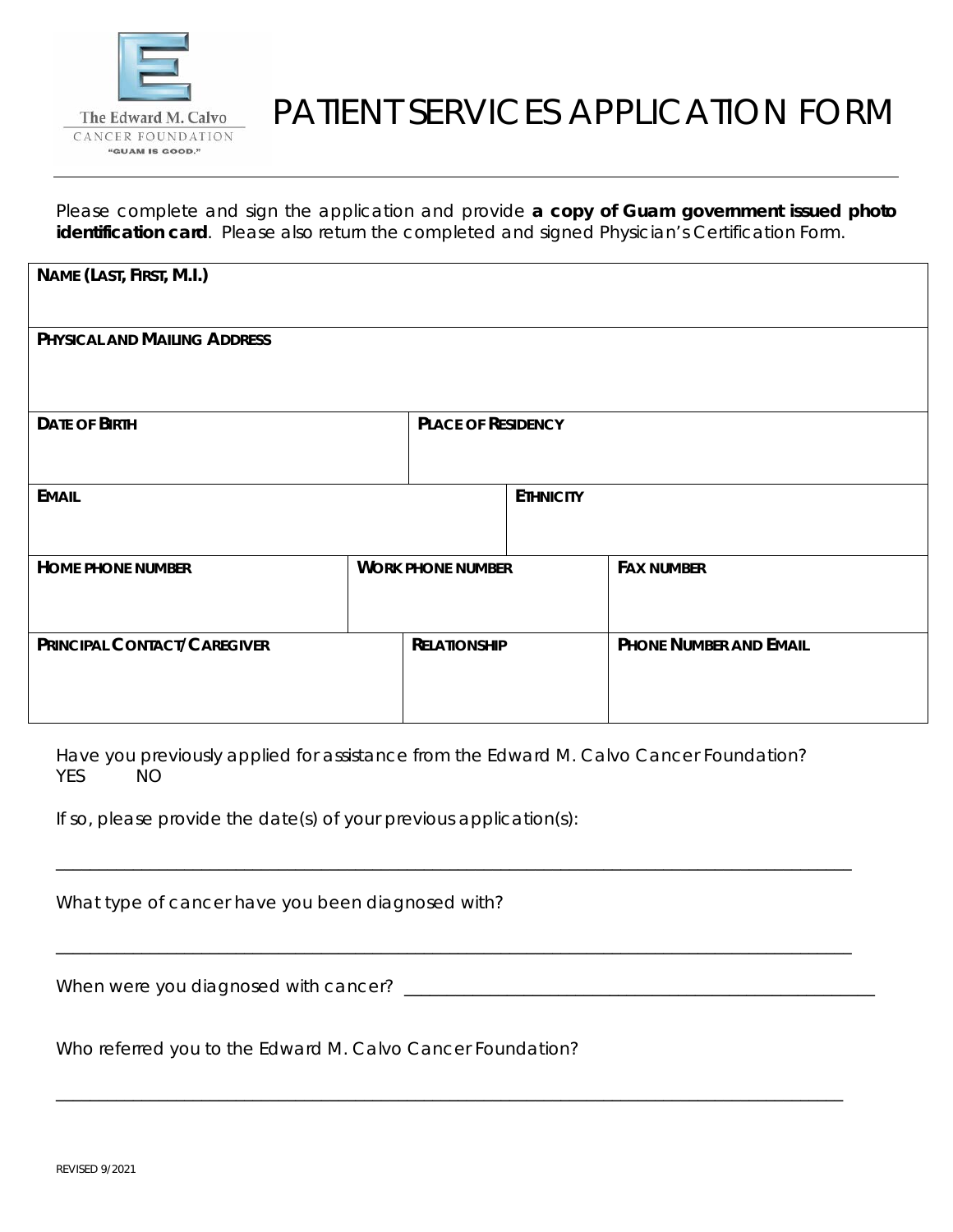If you are approved for assistance from the Edward M. Calvo Cancer Foundation, may we contact you to provide a testimonial? YES NO

If this application is approved by the Edward M. Calvo Cancer Foundation, I will use the funds provided to me to pay for the following costs and expenses arising from or related to my cancer treatment (PLEASE CHECK ALL THAT APPLY):

| $\Box$ doctor appointments                                                                              | housing<br>during<br>off-island<br>short-term<br>$\Box$<br>treatment               |  |
|---------------------------------------------------------------------------------------------------------|------------------------------------------------------------------------------------|--|
| radiation<br>cancer treatment<br>(surgery,<br>ப<br>chemotherapy<br>infusion,<br>therapy,<br>medication) | cosmetic items to address side effects<br>п<br>(wigs, prostheses)                  |  |
| medication (drugs prescribed during before<br>ш<br>or after treatment to manage side effects)           | equipment (wheelchairs, crutches)<br>□                                             |  |
| transportation<br>Ц                                                                                     | other (please specify):<br>□                                                       |  |
| support services/counseling<br>$\Box$                                                                   |                                                                                    |  |
| at-home care                                                                                            |                                                                                    |  |
|                                                                                                         | *funds may not be used for legal fees (e.g. estate<br>planning or drafting a will) |  |

I certify under the penalty of perjury that all of the information provided as part of this Patient Services Application is true, complete and accurate. I understand that the information supplied in this application is subject to verification by the Edward M. Calvo Cancer Foundation. I further understand that failure to disclose information requested in this application or disclosure of erroneous information will cause the application to be denied.

I UNDERSTAND THAT BY SUBMITTING THIS APPLICATION AND SUPPORTING DOCUMENTS AND BY SIGNING BELOW, I AUTHORIZE THE EDWARD M. CALVO CANCER FOUNDATION TO REVIEW ANY AND ALL MEDICAL INFORMATION PROVIDED. THIS CONSENT ALSO INCLUDES ANY RELEASE OR EXCHANGE OF INFORMATION NEEDED BY THE EDWARD M. CALVO CANCER FOUNDATION FOR REQUESTED ASSISTANCE ON MY BEHALF. I UNDERSTAND THAT THIS CONSENT MAY BE REVOKED BY ME AT ANY TIME.

SIGNATURE: \_\_\_\_\_\_\_\_\_\_\_\_\_\_\_\_\_\_\_\_\_\_\_\_\_\_\_\_\_\_\_\_\_\_\_\_\_\_\_\_\_\_\_\_\_\_\_\_ DATE: \_\_\_\_\_\_\_\_\_\_\_\_\_\_\_\_\_\_\_\_\_\_

If applicant is unable to sign, applicant's guardian or personal representative must sign below:

REPRESENTATIVE'S SIGNATURE:  $\Box$ 

RELATIONSHIP TO APPLICANT: \_\_\_\_\_\_\_\_\_\_\_\_\_\_\_\_\_\_\_\_\_\_\_\_\_\_\_\_\_\_\_\_\_\_\_\_\_\_\_\_\_\_\_\_\_\_\_\_\_\_\_\_\_\_\_\_\_\_\_\_\_

REASON THAT APPLICANT IS UNABLE TO SIGN: \_\_\_\_\_\_\_\_\_\_\_\_\_\_\_\_\_\_\_\_\_\_\_\_\_\_\_\_\_\_\_\_\_\_\_\_\_\_\_\_\_\_\_\_\_\_\_

| <b>CHECK RECEIVED BY: (PRINT NAME AND SIGN)</b> | DATE: |
|-------------------------------------------------|-------|
|                                                 |       |

| <b>FOR EMCCF</b> | <b>GRANT ISSUED ON:</b> | No.<br>Снеск |
|------------------|-------------------------|--------------|
| <b>USE ONLY</b>  |                         |              |